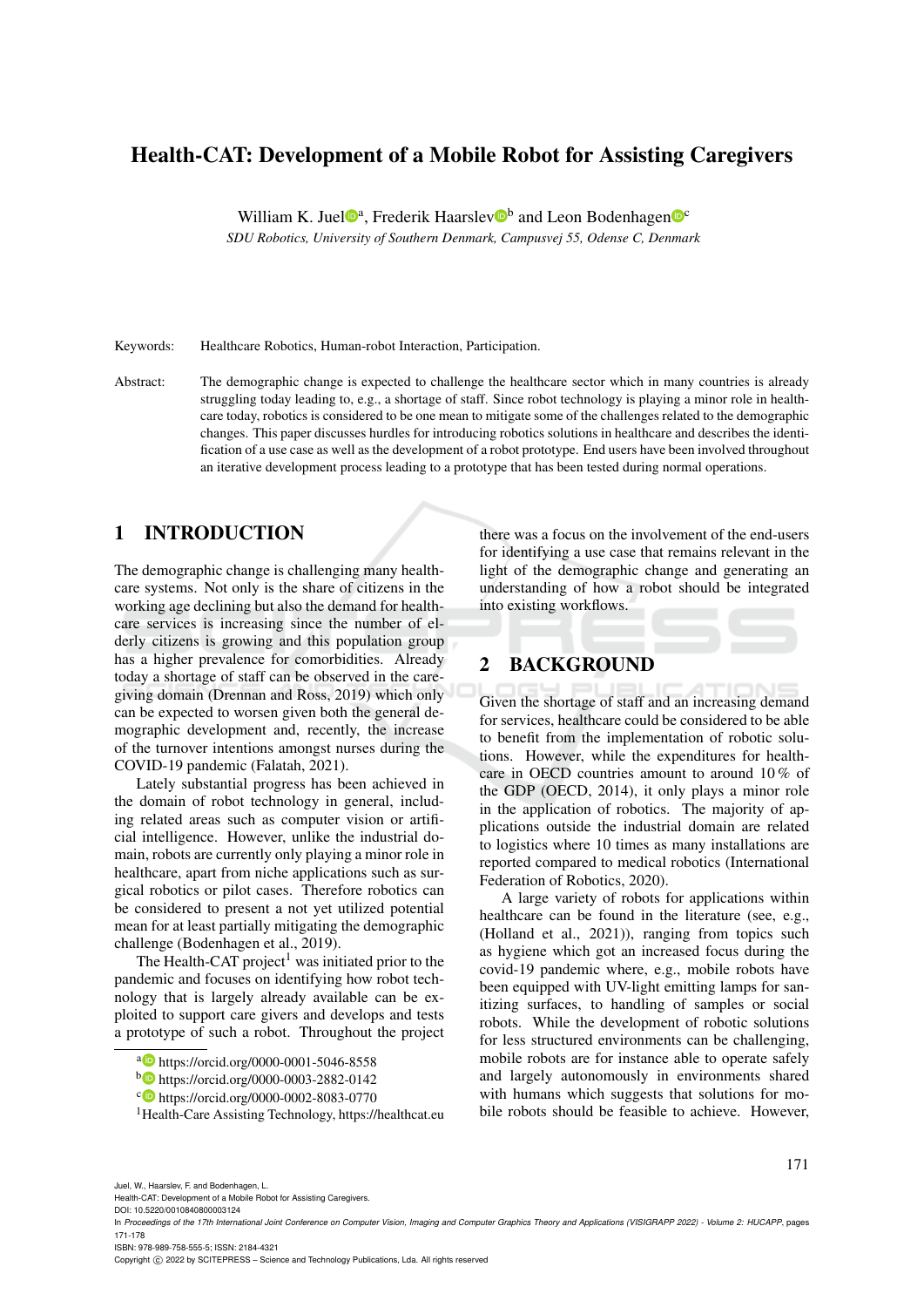

Figure 1: Steps taken to come from focus areas to use case formulation.

besides technical challenges, also various additional challenges such as a negative reputation of robots, workflows being altered, the fear of jobs to be taken over by robots or unclear liability are considered important to be addressed (Cresswell et al., 2018; Radic et al., 2019). In addition, ethical aspects related to the consequences, such as the potential reduction of human contact or the handling of privacy, of introducing robots are considered important for achieving acceptability (Stahl and Coeckelbergh, 2016).

The Health-CAT project focuses on the development of a healthcare robot involving end users throughout the process to develop a use case that is both feasible but also relevant and where the integration of the robot into existing workflows has been a integrated part of the design process. Ethical challenges have been taken into account during the selection of the use case to minimize the risk for a later implementation of the robot to be inhibited by ethical aspects and potential negative publicity.

In the following the overall approach is outlined (section 3) followed by a needs analysis (section 4) that culminates in the formulation of a specific use case and a test of solution for this use case. Details of the technical development are provided in section 5.

# 3 METHOD

When developing and implementing new technology, it is essential to have an understanding of the end users and the context of the developed solution. It ensures that the solution will fulfil an actual need rather than, potentially driven by technology, formulating new applications for existing technologies. In addition, it ensures a preparation of possible challenges of the solution - for instance physical limitations, different levels of competencies among users or unwillingness to adopt new technology amongst others. Fur-

thermore, involving end users of the technology at an early stage often pays off in the implementation process, because the users get a sense of ownership to the final solution.

Health-CAT focuses on the general needs of the healthcare sector and its users. We involved the users (staff at German and Danish hospitals and care centers) during every step in the development process to determine actual requirements for a robot prototype. The feedback of the users was utilized in the subsequent steps in the development process. Thereby we ensure to always meet the needs of the users. In the following (section 4 the needs analysis, starting with desk research and progressing via multiple mock-ups to the final prototype, which was performed in the Health-CAT project will be described.

# 4 NEEDS ANALYSIS

The overarching goal in the Health-CAT project is to investigate use cases in the healthcare sector where robot technology can create value and help mitigating the challenges related to the demographic change. We want to ensure that the quality of care does not decrease in our future healthcare system that is challenged by to the expected issues arising from the societal challenges described in section 1. A needs analysis was conducted based on broad involvement of patients and healthcare employees. The analysis consist of desk research, ethnographic observations, interviews and focus-group interviews. Initially desk research was conducted to find societal challenges that later was further investigated through observations and interviews at different healthcare institutions in Denmark and Germany. In total 20 interviews with patients and 62 interviews with employees at healthcare institutions ranging from nurses, caregivers, doctors, service- and kitchen staff was conducted. The needs analyses attempts to:

- Identify focus areas where healthcare professionals have a need to be relieved in their daily work.
- Evaluate, how these workflows can be supported by robot technology
- Map the barriers and challenges with implementation of robot technology.

Finally the needs analysis points towards several scenarios where robot technology could play a role.

In order to conduct a qualified identification of needs, it was crucial to gather input from many different types of employees in the healthcare sector so that the needs analysis will represent needs across different parts of the healthcare sector. The first step in the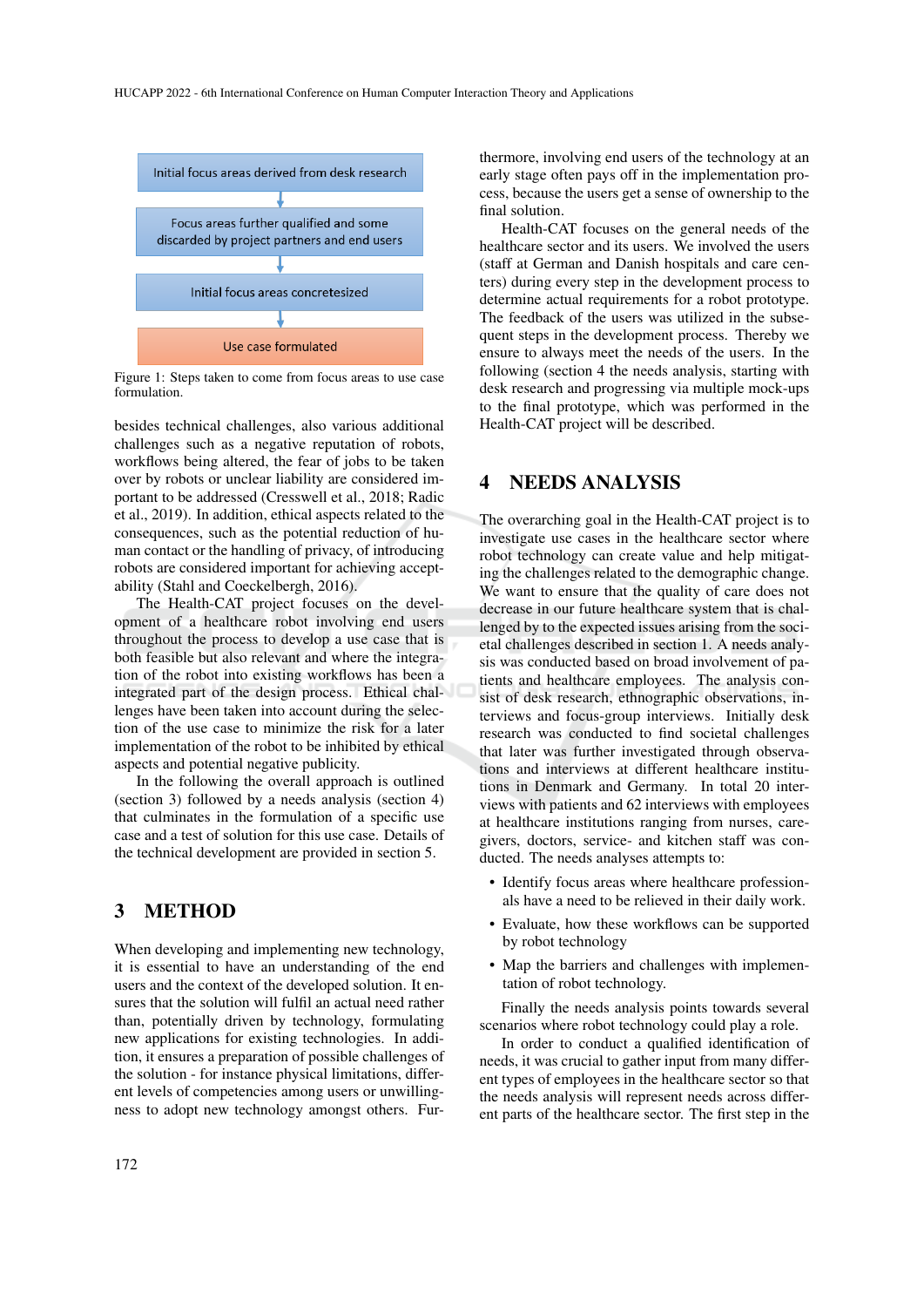needs analysis was to identify existing potential problems within the healthcare sector in our case in Danish hospitals and German nursing homes, see figure 1 for an overview of our process. The context is analyzed at three levels macro, meso and micro. The macro and meso levels was studied by conducting literature search and expert interviews with e.g. union representatives. The output of researching these two levels was a list of 10 potential focus areas within Healthcare that could potentially be supported by robot technology:

- 1. Hygiene: poor cleaning
- 2. Poor oral hygiene: pneumonia
- 3. Malnutrition and lack of follow-up
- 4. Overweight and obesity
- 5. Transporting equipment and patients
- 6. Inappropriate medication
- 7. Rehabilitation
- 8. Documentation
- 9. Cultural diversity
- 10. Measuring health parameters

These areas are then qualified by the project partners as well as relevant hospital employees. After conducting interviews, it was possible to map common focus areas of potential interest, which was then agreed on by project partners, relevant stakeholders and users. This final qualification was conducted in a workshop, and resulted in a list where 6 of the initial focus areas got discarded and 4 was kept, these 4 focus areas was further discussed and detailed into 7 sub areas, see figure 2.

With these relevant focus areas identified, we further wanted to validate them by interacting with relevant employees and observing the work flow within the potential focus areas at both hospitals and care centers.

# 4.1 Field Work

A field work protocol including an interview guide and an observation guide was created. The protocol defines who to interact with, how many, where, and how to document the interactions. The field work was conducted in a Danish hospital and in German care centers, we identified specific workflows, user needs, potentials and challenges, within the focus areas of interest. An observer's ability to observe can be influenced on whether the observer is in advance familiar with the observed workflows or not. The research team therefore included both a Healthcare

professional and an engineer with a technical background conducting the field work. The field work process lasted 1.5 month in Germany and 2.5 month in Denmark with a total of 63 people from relevant roles being observed and interviewed. The intention was to interview both employees and patients in hospitals, as well as employees and residents in nursing homes. However, several of the patients in the geriatric department at the hospital suffer from cognitive impairment, which made it challenging to interview the patients. As a consequence only two patients was interviewed, see table 1 for more information about the field work.

The data received from the field work was further analyzed at a workshop and 5 focus areas was further detailed in the form of concrete robotic use cases:

- Cleaning of wheelchairs, toilet chairs, beds, nightstands
- Transportation of food
- Transportation of small equipment
- Transportation of large equipment
- Hand hygiene of patients and employees

## 4.2 Use Case Analysis

In the following the focus areas will be further introduced and potential use cases are outlined. In the conceptualization of the use cases ethical challenges in regard to introduction of robot technology was highly important and likewise was technical challenges, the solutions had to be technically feasible with today's technology while at the same time not cause any kind of "harm" to the employees. This could be altering their workflow excessively or creating technology that could end up being a liability.

# Area: Cleaning of Wheelchairs, Toilet Chairs, Beds or Nightstands

During observations and interviews, it was clear that the health carers do not consider cleaning as their primary task. Furthermore, there is not allocated any space for cleaning and the consequence is cleaning of equipment takes place in the hallways or in bathrooms. Another consequence is bad work postures, as the employees do not have any tools available for easing the cleaning process. Therefore, the employees have to reach all parts of the equipment manually, including difficult accessible parts like wheels or the bottom of a nightstand and we observed that it was not cleaned properly due to several of the above issues.

Potential Use Case: Automated Washing Machine *Transport to Automated Washing Machine:* The employees use different types of equipment as part of nursing tasks. Before or during use, the employee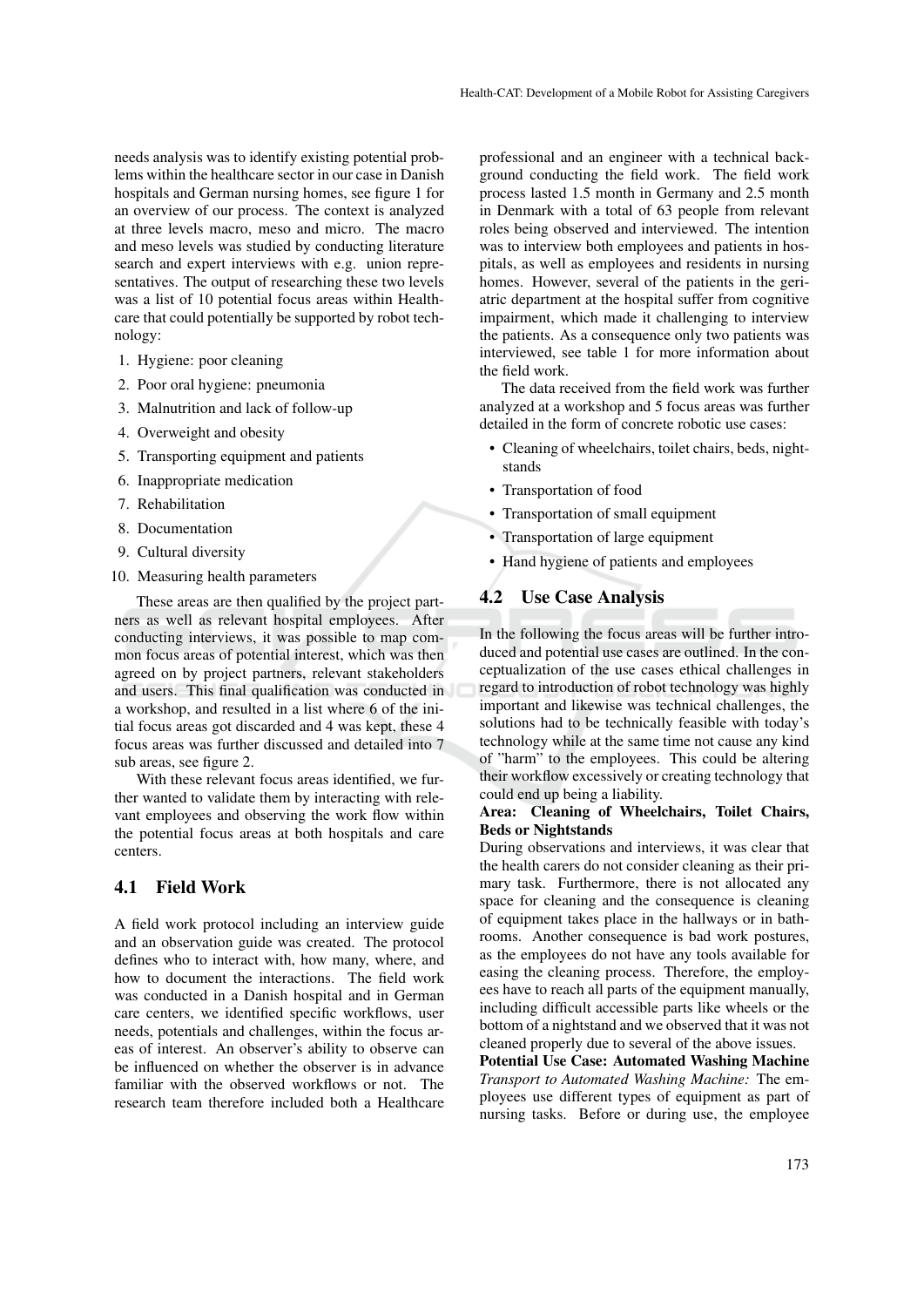

Figure 2: The 10 initial focus areas have been filtered to 4 (top row), excluding those that have been considered to be infeasible, and detailed further. This leads to 7 reworked focus areas (bottom row).

Table 1: Field work information.

| Country                                    | Germany                                | Denmark                |
|--------------------------------------------|----------------------------------------|------------------------|
| <b>Location of Observation</b>             | Tabea, nursing home and UKSH, hospital | SHS Aabenraa, hospital |
| Ward                                       | Orthopedics and Trauma Surgery         | Geriatric              |
| # of employee observations                 | 14                                     | 28                     |
| # of employee interviews                   | 14                                     | 27                     |
| # of interviews with patients or residents | - 19                                   |                        |

calls a robot to place itself right outside the patient's room. When the employee is done using the equipment, the employee places the equipment on the robot, and the robot transports the equipment to the automated washing machine. After cleaning, a robot transports the equipment back to the designated equipment space.

*The equipment cleaning:* The robot automatically places the equipment on a conveyor belt. The belt will transport the equipment into the automated washing machine, where it is automatically cleaned and dried. Area: Transportation of Food

Transportation of food is a time consuming task due to registration of intake, ordering and serving of food and it requires a lot of walking. In the morning the kitchen staff have to prepare and transport food to all wards at the same time which creates a crowded kitchen area. At noon and in the evening the food is transported to the ward by the kitchen staff and the health carers helps the patients eat. The health carers and the kitchen staff do not coordinate their tasks so the patients' meals is sometimes stranded in the hallway for a while before the health carers have time to serve food to patients. Furthermore, the registration of patients' food intake is often a challenging tasks since it is time consuming and meals are brought to the patient by one employee and picked up by another.

#### Use Case: Food Transport and Registration

*Transportation of Food:* Health carers order meals and kitchen staff loads a robot (with a combined heating- and cooling cabinet) with trays of meals for a specific ward. The robot registers food for the each patient or resident and drives to the specific ward. The health carers pick up and serve trays for patients or residents one by one.

*Registration of food:* When the patients or residents are finished eating, the health carers pick up the trays and load the robot. The robot registers food intake (calories) for each patient or resident and uploads data automatically (e.g. in Cosmic or Dankost) and returns to the kitchen.

#### Area: Transportation of Small Equipment

As part of care-giving, the health carers need small equipment, such as venflons, bandages etc. The health carers have to leave the patients, walk to the storage, pick up small equipment, walk back to the patient and continue their original task. If equipment is damaged the procedure is repeated. The health carers cannot bring spare equipment, due to a policy to minimize waste. Collection of small equipment is an issue since it is a time consuming task that requires walking up to 10 km a day. Patients and residents often experience the situation as both time consuming and confusing since the staff interrupts their routine.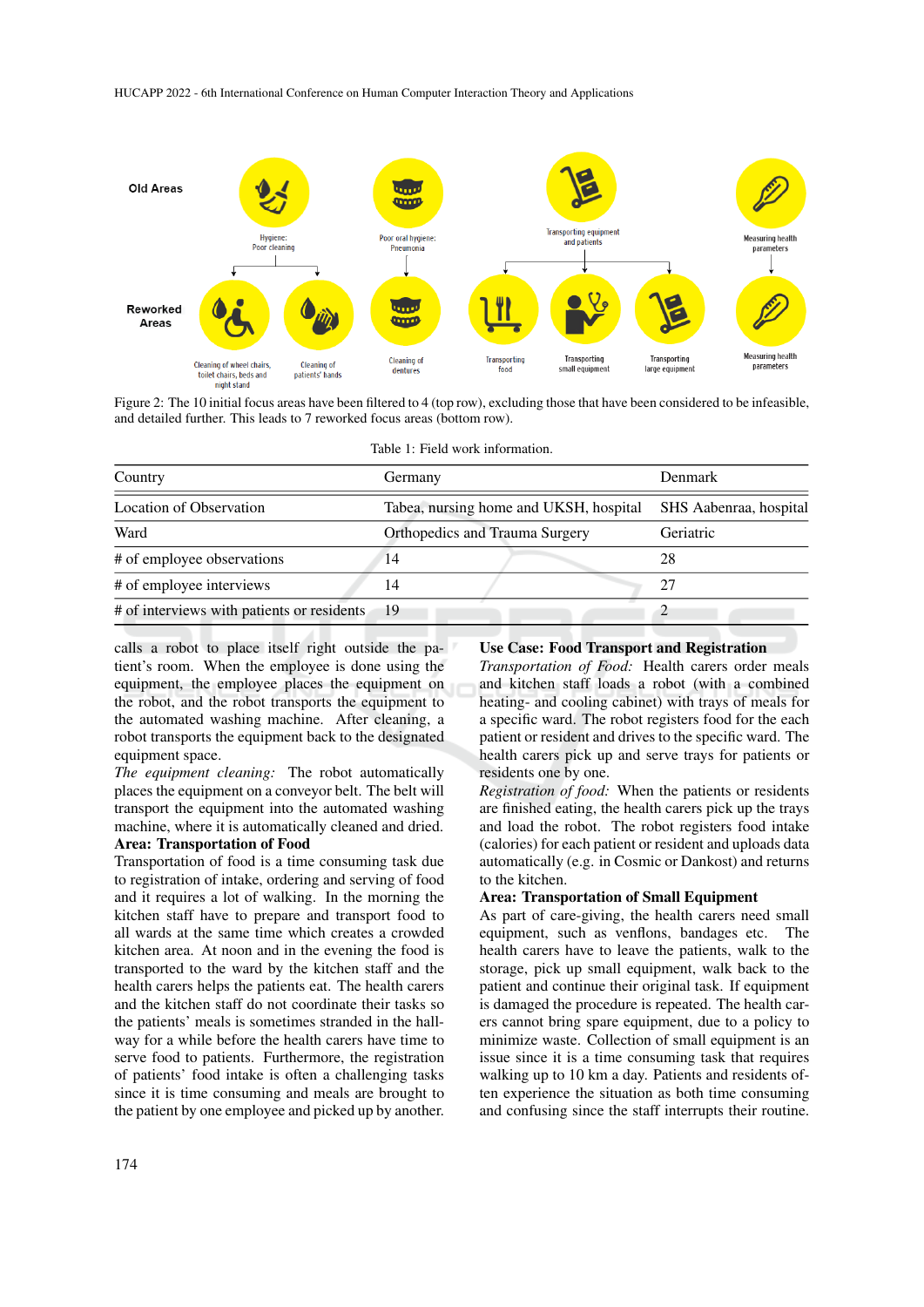If small equipment has been brought along to a patient room without being used, it has to be discarded due to risk of infection. One specific observation that illuminates this issue was patch being fetched which took up to 5 minutes.

#### Potential Use Case: Mobile Dispenser

Each ward has a number of robots with a dispenser mounted that is filled with small equipment, specific to the ward's requests. The refilling of all robots is done by e.g. a service assistant in the basement. After refilling, the robots drive to the ward and wait in allocated spaces in the hallway. When equipment is needed, the health carers visit the robot or call it to the room via. a call system installed on the ward. When the robot is low on inventory, it automatically calls a another robot to replace it. The empty robot drives to the storage, where it will be refilled and cleaned by a service assistant.

### Area: Transportation of Large Equipment

When equipment is needed for a nursing task, the health carers start searching in hallways before looking in the allocated space since equipment is often not positioned at the allocated space. In German nursing homes, we observed that health carers interrupt their colleagues just to locate equipment. Once the equipment is located, and if not in use, the health carers transport the equipment manually. Due to lack of time, equipment is often left without proper cleaning, which mean the next person have to clean it before using it.

# Potential Use Case: Equipment Caddy

When large equipment is needed, the healthcarers call a robot via. a tablet, to bring required item to the desired area. The healthcarers can also locate equipment on the tablet, and pick it up and manually. If equipment is already in use, it will display a waiting list. After use, equipment is loaded on the robot. The robot transports the equipment to the next user or to allocated free space. Thereby healthcarers can continue there routines and be more efficient.

## Area: Hand Hygiene of Patients and Employees

As part of the morning routine in hospitals in both Germany and Denmark, the patients get a cloth or a wet tissue. It is up to the patients to assess what to clean. From our observations, most patients forget to clean their hands thoroughly. During the day there was little or no focus on cleaning of patient's hands, neither before meals and after toilet use. In nursing homes, the residents are responsible for their own hand hygiene, but at the geriatric ward the healthcarers had to ensure proper hand hygiene of weak patients. The healthcarers disinfect their own hands between each patient visit to avoid the spread of infections, however, it is also important to clean hands thoroughly with water and soap. We observed that the healthcarers tend to disinfect their hands instead of washing, as this is faster.

#### Potential Use Case: Mobile Hand Disinfection

A mobile robot drives into the patients' rooms and offers disinfection of hands. The patients place their hands in robot and disinfection is sprayed directly on patients' hands. An important feature of the robot is that it motivates/nudge the patients to disinfect hands.

These 5 early use cases were introduced to a focus group in a Danish hospital and a German nursing home. The group of Healthcare professionals qualified and ranked the use cases with regard to importance. Based on the inputs from the focus group, two use cases were chosen. Use case 1 dispensing of small equipment and use case 2 tracking of large equipment. Use case 2 is a non robotic use case consisting of a Bluetooth tracking system placed on all large equipment in order for healthcarers to track it. In the following only use case 1 will be focused on.

# Use Case 1 Flow: Mobile Robot Dispensing Small Equipment

The goal of the use case is to support the care staff by giving them a storage room on wheels, that is always where it's needed with needed equipment. All the necessary equipment are sterile and/or clean, until they are pulled from the dispenser. The flow of the use case is outlined below:

- 1. The robot is filled with the required items in the central storage.
- 2. The robot drives to its designated department and positions itself centrally in the corridor.
- 3. The robot can be called to the entrance of a patient room using call buttons installed in each room.
- 4. When the robot arrives the nurse is informed and the necessary items from the robot can be taken.

In the following section, a description of the tests process of the Health-CAT robot is given.

# 4.3 The Test Process

Three rounds of tests in the geriatric ward at SHS Aabenraa have been conducted. The testing consisted of two, one-day long mock-up tests and final test with the developed prototype that spanned a full week. The goal is to verify in the clinical setting that the robot complies with the use case and to document the effects of its use. With each test a new iteration of the robot has been developed, incorporating findings of the earlier tests and progressing from a simple mock-up to an actuated robot. We started with something very simple and then in each test iteration, we added more technical details. Thereby We avoided the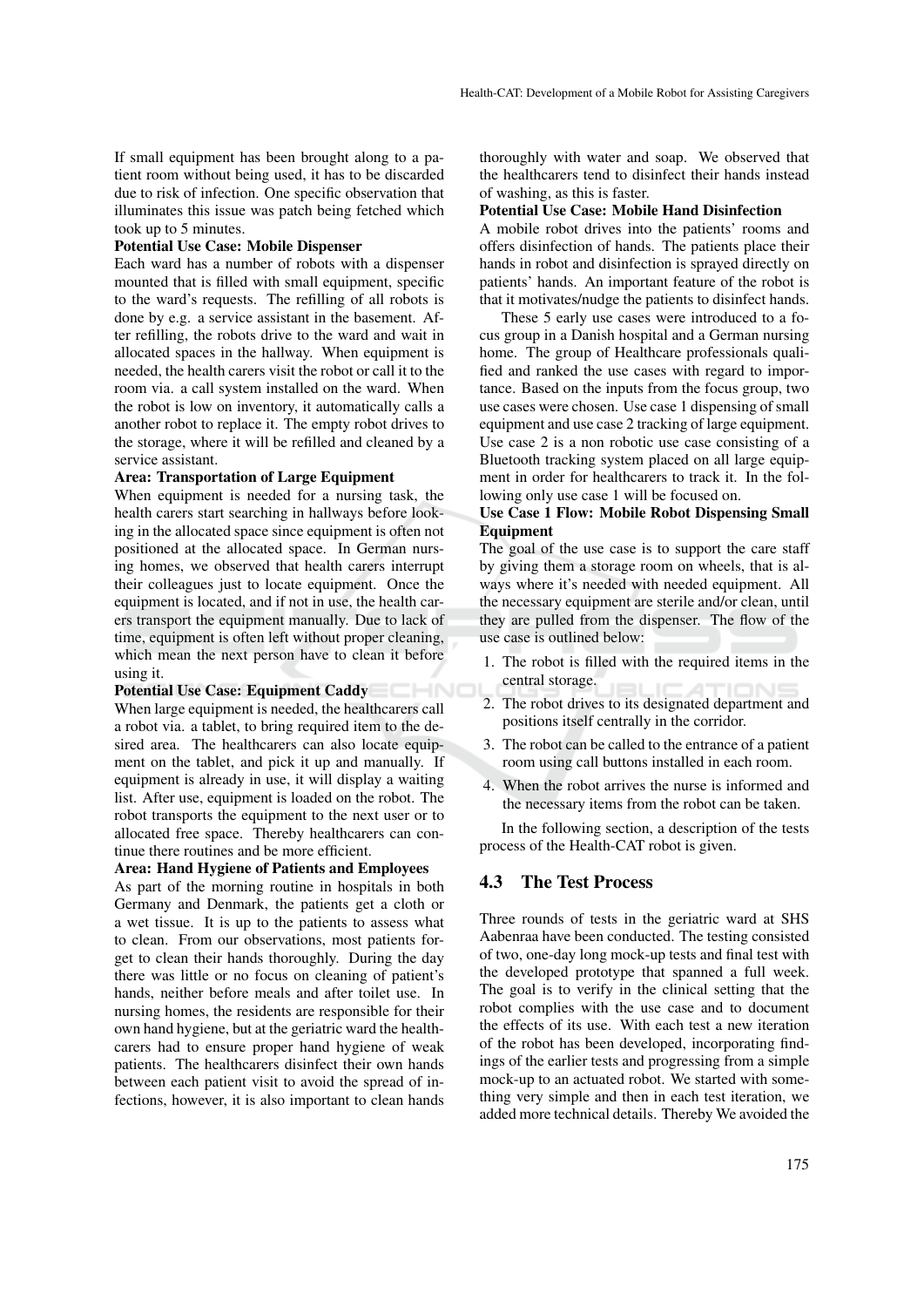

Figure 3: Timeline of the development and test cycles in Health-CAT with three different prototypes: a passiv mockup (left), a mockup with relevant sensor capabilities and user interfaces (center), and the final, actuated prototype.

robot getting a negative reputation early and the workflow being altered drastically before we knew that we could technically solve the actual use case. The hospital staff reported, that the existing robot technology deployed there often also was a nuisance. The way it behaved was often unclear and we wanted to ensure the opposite in Health-CAT. Therefore we recorded data about the environment to be fed into the vision and navigation system. The hospital employees also reported fear of losing their jobs to robots. We included them after each test iteration. This made the users feel ownership of the robot since they were part of the development process and we could continuously explain and show them that this robot was a tool for them and not a replacement. On figure 3 a timeline of the overall test process in Health-CAT can be seen. In the following, a general description of the test process is listed.

## 4.3.1 Mock-up 1 and 2

The first two mock-up tests were designed as non robotic and was situated at the geriatric ward at SHS Aabenraa. A nurse was pushing a drawer on wheels and together they functioned as the robot, see figure 3. In mock-up test 1 we did some very basic and early testing, we installed Bluetooth buttons in half of the patient rooms at the ward. These buttons was connected to a similar Bluetooth button outside the room that was visually on the hallway, when the button inside the patient room was pushed, the button outside lighted up with green light, and the nurse acting as the robots actuators pushed the mock-up to the specific room. The testing was done during the morning round, afternoon round and during the night shift. The flow of the mock-up test basically follow the earlier described use case; when a nurse enters a patient room, the installed button was clicked and the button outside the patient room lighted green, resembling that the robot was notified that this specific room needed equipment. The nurse controlling the "robot" would then drag the drawer to the specific room that lighted green. This early mock-up test was primarily conducted to get a general understanding of how this robot solution could be build and how it potentially would affect the workflow. Interviews with the staff involved in the mock-test was conducted and data from this was feed into the following testing.

Mock-up test 2 is an extension of the first test, see figure 3. We performed the test on the full ward including every patient room. We automated more features in the process such as the calling system. We added a feedback mechanism on the button so the nurses could see that the robot is on its way and that the robot has arrived outside the patient room. We added visual feedback (LED strip around the robot) that indicates the internal state of the robot, blue when it drives and green when it can be accessed by a nurse. We added later a laser scanner and a camera hub on top of the robot so we could gain data about the real environment to use for improving and developing our navigation system. Again, interviews with the staff involved in the mock-test was conducted and data from this was feed into development of the prototype.

## 4.3.2 Prototype Test

The final test was also performed at the geriatric ward at SHS Aabenraa. The Robot prototype shown on figure 4 was tested for 1 week during every shift of the day. In this test we focused on measuring and observing the general work processes and compare it to data collected during our field work. Some of the core findings are listed below:

• Change in Nurse Walking Distance: One of the core findings was that the nurses took way less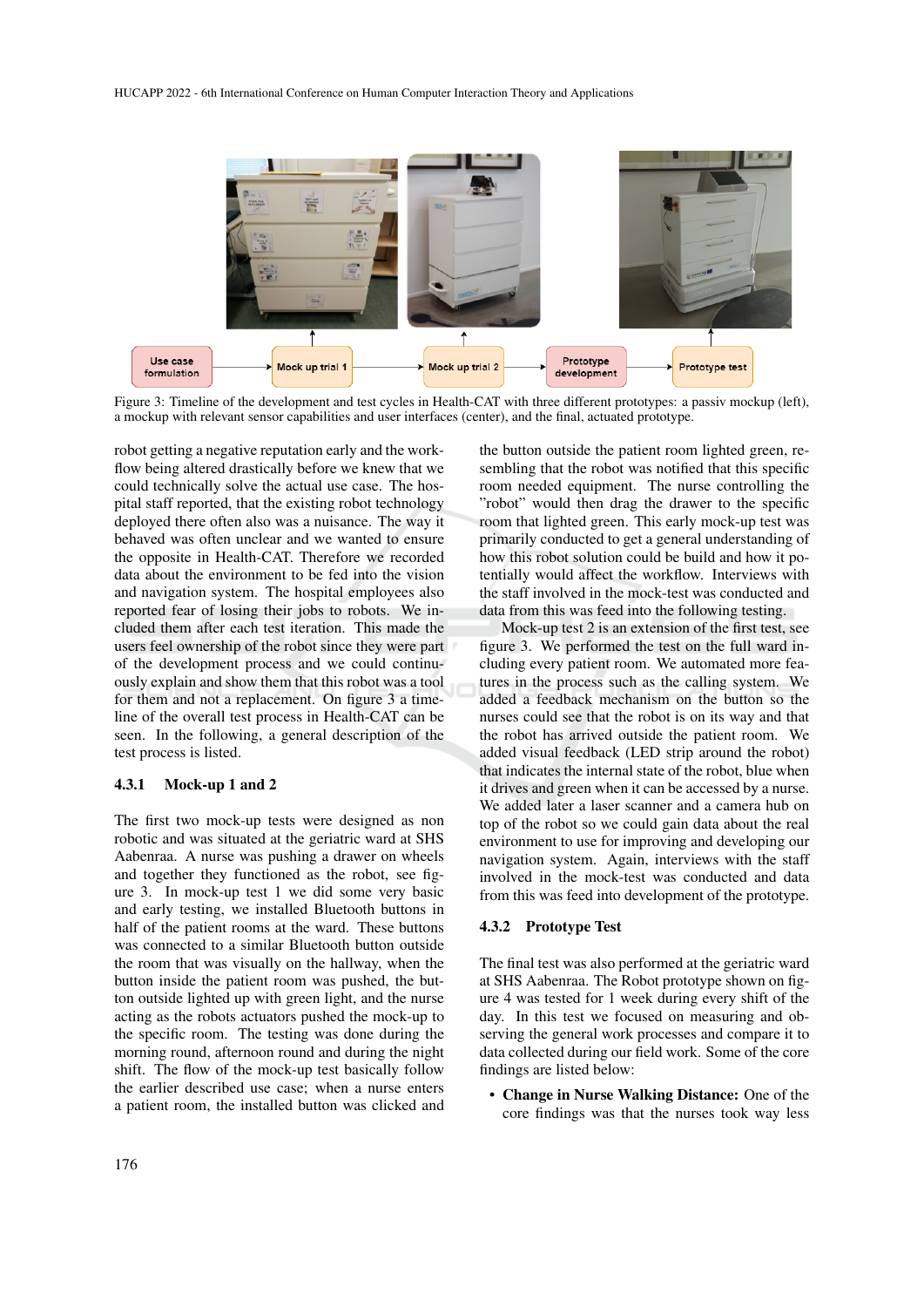steps during a work day working with the robot vs not having the robot.

- Change in Used Time Picking up Equipment: There was a large time save in picking up equipment and they spend less time locating equipment.
- The General Flow of Their Work with a Robot: Several nurses reported an increase of empowerment and that the environment was less hectic in general since the robot was always at the right place at the right time. The risk of spreading infections was considered reduced using the robot.
- Change in Disturbances from Other Employees: The nurses were disturbed less by each other and therefore more time was spend with the patients.
- Use of Freed up Time: We measured that the nurses spend more time in the patient rooms.

# 5 ROBOT PROTOTYPE

The robotic system consists of two major parts  $-$  a robot prototype and a call system – which both consists of various subcomponents. The prototype consists of a mobile base, a cabinet, a GUI head, and a handle for manual movement of the robot in emergency situations (see fig. 4). The base has two actuated differential drive wheels in the middle of the base, and two safety lasers in opposite corners. The cabinet is made by Standard Systemer<sup>2</sup> and is approved for clinical use. The two narrow sides of the cabinet (front and back of the robot) each has a RealSense  $D415<sup>3</sup>$  RGB-D sensor, which are used for detecting people in the hospital hallways. The GUI head has a screen which is used to show the control interface for the robot. It also contains processing units for sensor processing and robot control. The handle is attached to the brake system and disengages the brakes when pulled, which allows for manual movement of the robot. The robotic prototype is based on ROS (Quigley et al., 2009) and uses the ROS navigation stack (Marder-Eppstein et al., 2010) for navigating the hallways of the hospital.

The call system consists of WiFi enabled buttons which are placed in each patient room. Once a button is pressed it transmits a unique ID to the robot through the MQTT messaging protocol, and the room corresponding to that ID is placed in a queue. An RGB LED on the button provides feedback to the user: blue if that room is first in line and yellow otherwise.

When the queue is not empty, a navigation goal in front of the door to the patient room at the top of



Figure 4: Final prototype that has been evaluated.

the queue is sent to the navigation stack. While navigating to the room the robot detects and tracks people in the hallway (Juel et al., 2020), and the tracked people are used as input to a social navigation behavior (Haarslev et al., 2021). The tracker is based on the CenterNet (Zhou et al., 2019) human pose estimation network and the Deep SORT (Wojke et al., 2017) object tracker. The system works by feeding images from the two cameras to the human pose estimator, which estimates bounding boxes and joint locations for each person in the view. The joints are projected to 3D, and the torso center and facing direction of each person is estimated using the 3D shoulder joints. The pose is transformed to the map frame using localization data from the navigation stack. The transformation to the map frame serves two purposes: it unifies the detection frames from the two cameras, and it eliminates the problem of egomotion when tracking.

The transformed detections are used as input to a modified Deep SORT algorithm. Deep SORT tracks objects based on deep appearance features found by inputting images of each detected person to a Siamese CNN trained with triplet loss (Schroff et al., 2015). It incorporates a Kalman filter , which predicts the motion of the tracked people. A cost matrix is created using the distance between the deep appearance features of the tracks and the new detections. The cost matrix is gated by setting costs to infinity for detection/track pairs where the detection is too far away from the predicted position of the track. Association is done by solving the cost matrix using the Hungarian algorithm. The Deep SORT algorithm is modified by changing the state space of the Kalman filter from image coordinates to 3D map frame coordinates.

The tracked people are input to a social navigation method, which is integrated with the ROS navigation stack. The method works by creating costs representing social spaces (Lindner and Eschenbach, 2011) at estimated collision points between the robot and the

<sup>2</sup>https://standardsystem.dk/

<sup>3</sup>https://www.intelrealsense.com/depth-camera-d415/